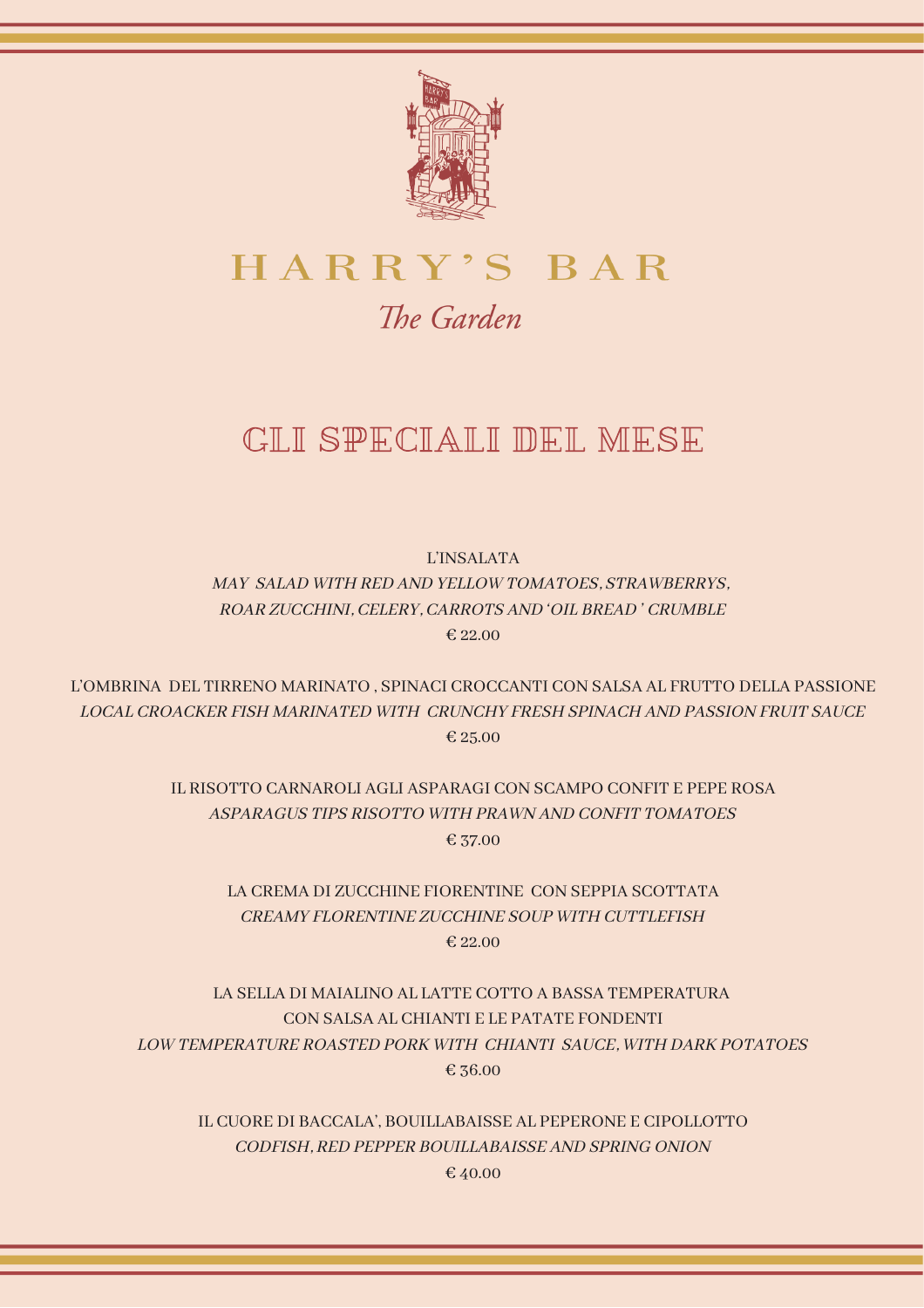

# HARRY'S BAR The Garden

# MENU RISTORANTE

# GLI ANTIPASTI CLASSICI DI HARRY'S TRADITIONAL HARRY'S STARTERS

IL COCKTAIL DI GAMBERI IN SALSA MARIE ROSE PRAWNS COCKTAIL SERVED WITH MARIE ROSE SAUCE € 32.00

> IL SALMONE SCOZZESE AFFUMICATO SMOCKED SCOTTISH SALMON € 29.00

IL CARPACCIO CLASSICO DI MANZO NAZIONALE IGP ALLA HARRY'S BEEF CARPACCIO WITH LIGHT MUSTARD SAUCE HARRY'S STYLE € 30.00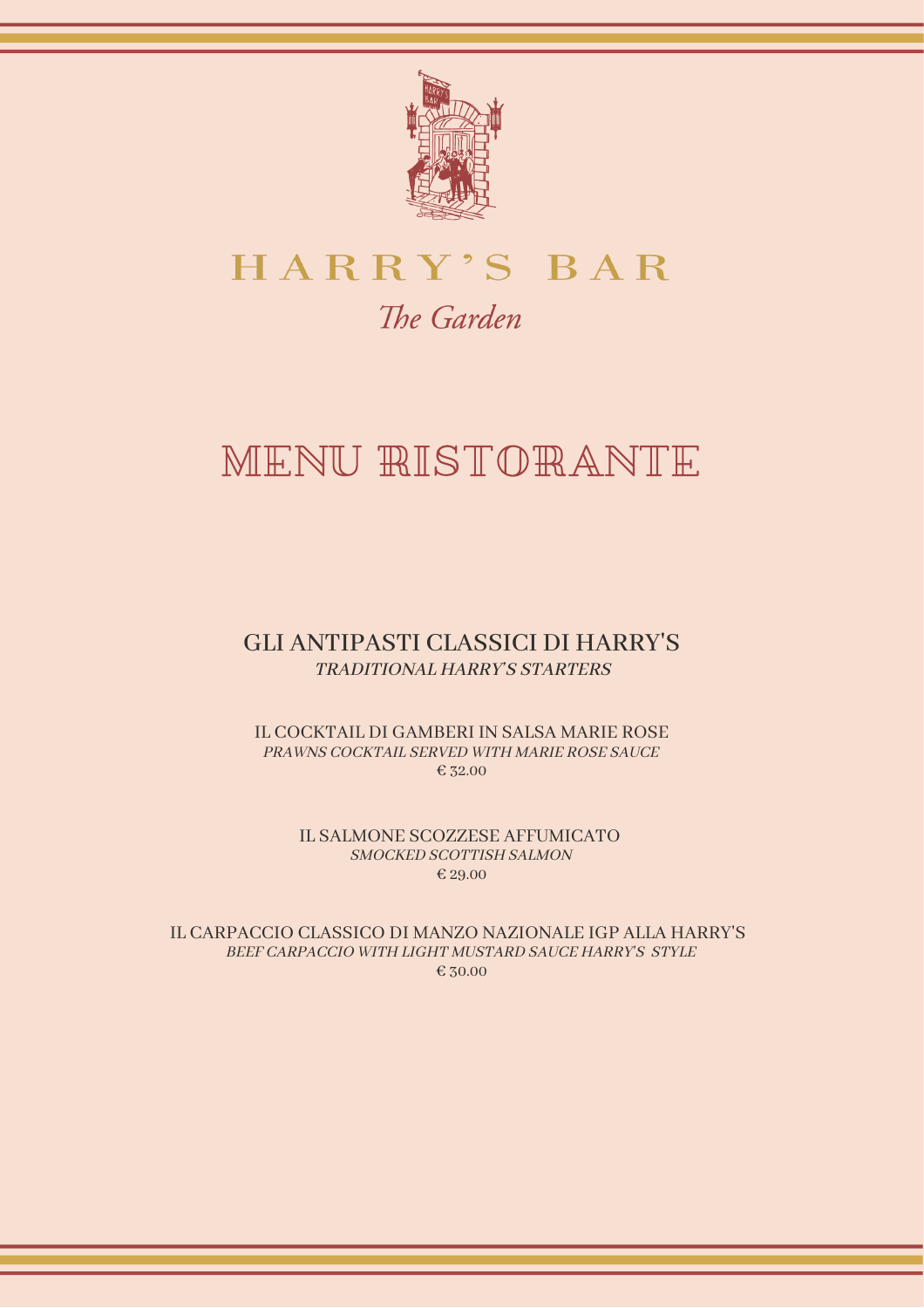# I PRIMI PIATTI CLASSICI DI HARRY'S TRADITIONAL HARRY'S FIRST COURSES

#### I TAGLIERINI GRATINATI ALLA HARRY'S CON PARMIGIANO E PROSCIUTTO BAKED THIN FETTUCCINE WITH PARMESAN CHEESE AND HAM € 34.00

#### I TORTELLINI CON RAGÙ DI MANZO ALLA HARRY'S HOME-MADE TORTELLINI WITH BEEF RAGOUT AND CREAM € 28.00

#### LO SPAGHETTO DI GRANO DURO ALLA HARRY'S SPAGHETTI WITH GARLIC, BASIL IN SPICY TOMATO SAUCE € 26.00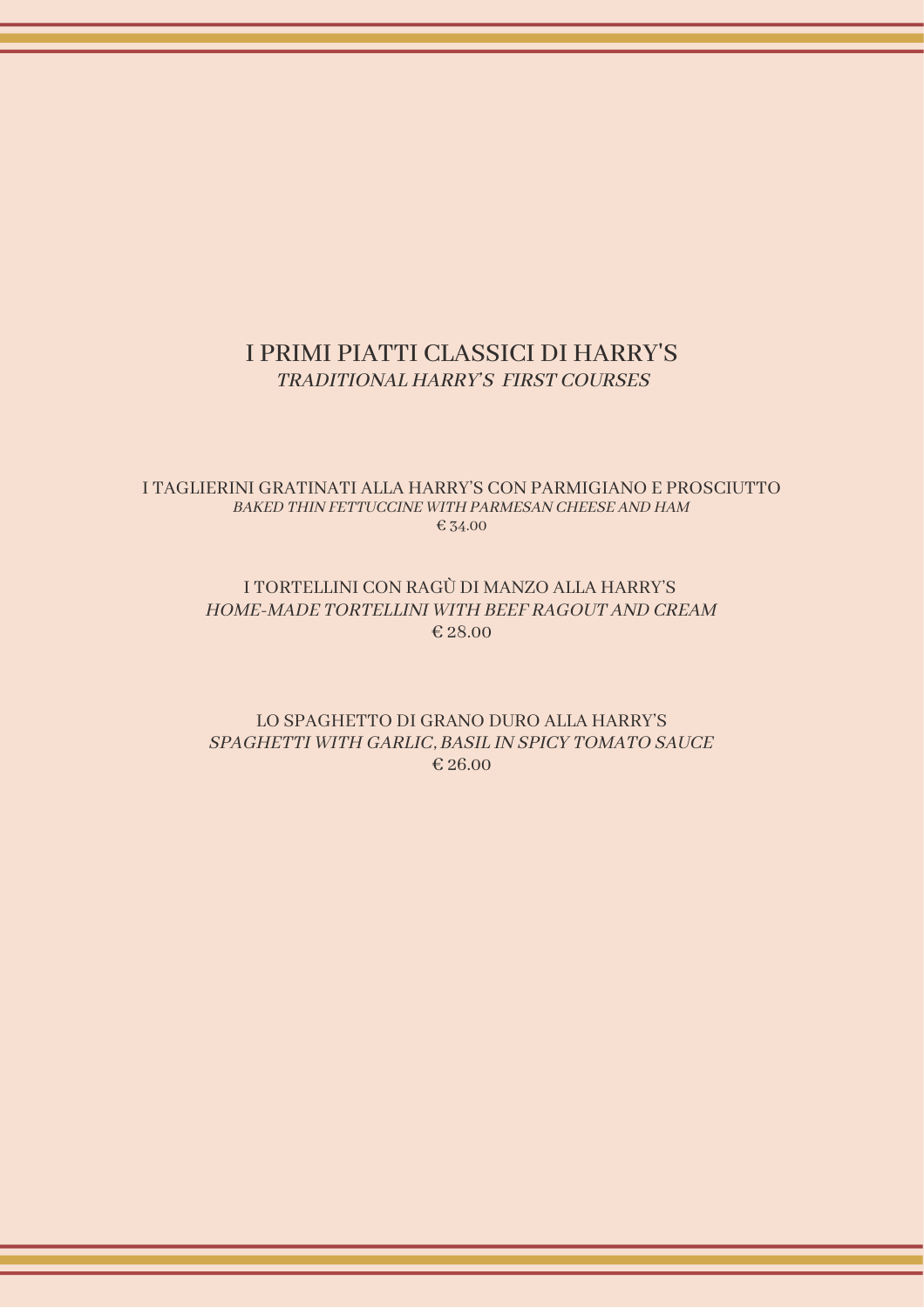### I SECONDI PIATTI CLASSICI HARRY'S TRADITIONAL HARRY'S MAIN COURSES

#### IL CLASSICO CURRY AROMATICO DELL'HARRY'S CON RISO PILAF E MANGO CHUTNEY ... THE CURRY SERVED WITH PILAF RICE AND MANGO CHUTNEY...

...CON LE CODE DI GAMBERI ...WITH PRAWNS € 42.00

...CON IL POLLO ...WITH BREAST OF CHICKEN € 40.00

...CON LE VERDURE ...WITH SEASONAL VEGETABLES € 33.00

LE MILANESINE DI VITELLA CON CONCASSÉ DI POMODORO VEAL MILANESE WITH FRESH CHOPPED TOMATOES € 40.00

> LA TARTARE DI MANZO ALLA HARRY'S STEAK TARTARE HARRY'S STYLE € 42.00

LA VERA BISTECCA NAZIONALE IGP ALLA FIORENTINA FLORENTINE T-BONE STEAK € 85,00 PER KG

IL FILETTO DI PESCATO DEL GIORNO AL GUSTO FRESH FISH OF THE DAY € 50.00

IL BACCALÀ ALLA LIVORNESE CON PATATE CODFISH IN TOMATO SAUCE SERVES WITH POTATOES € 42.00

> L'OSSOBUCO ALLA FIORENTINA OSSOBUCO FLORENTINE STYLE € 42.00

BOCCONCINI DI BACCALÀ CON CARCIOFI BITES OF COD WITH ARTICHOKES € 42.00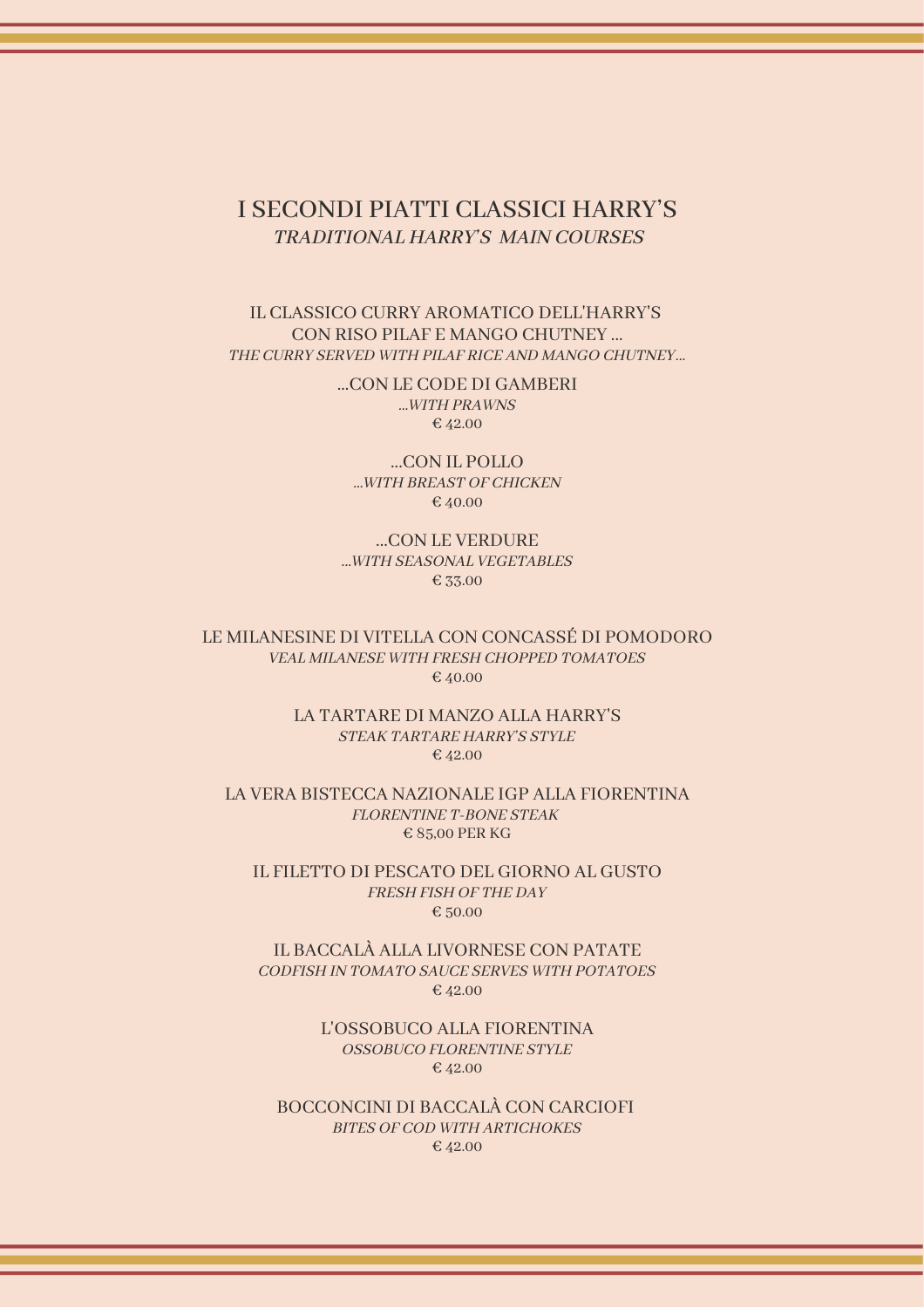### IL CONTORNO SIDE DISH

IL PURÈ DI PATATE MASHED POTATOES € 12.00

IL PURÈ DI SPINACI SPINACH PURÉE € 12.00

LE PATATINE FRITTE FRENCH FRIES € 12.00

> LA MISTICANZA GREEN SALAD € 10.00

LA COMPOSTA DI VERDURE DI STAGIONE AL VAPORE STEAMED SEASONAL VEGETABLES € 12.00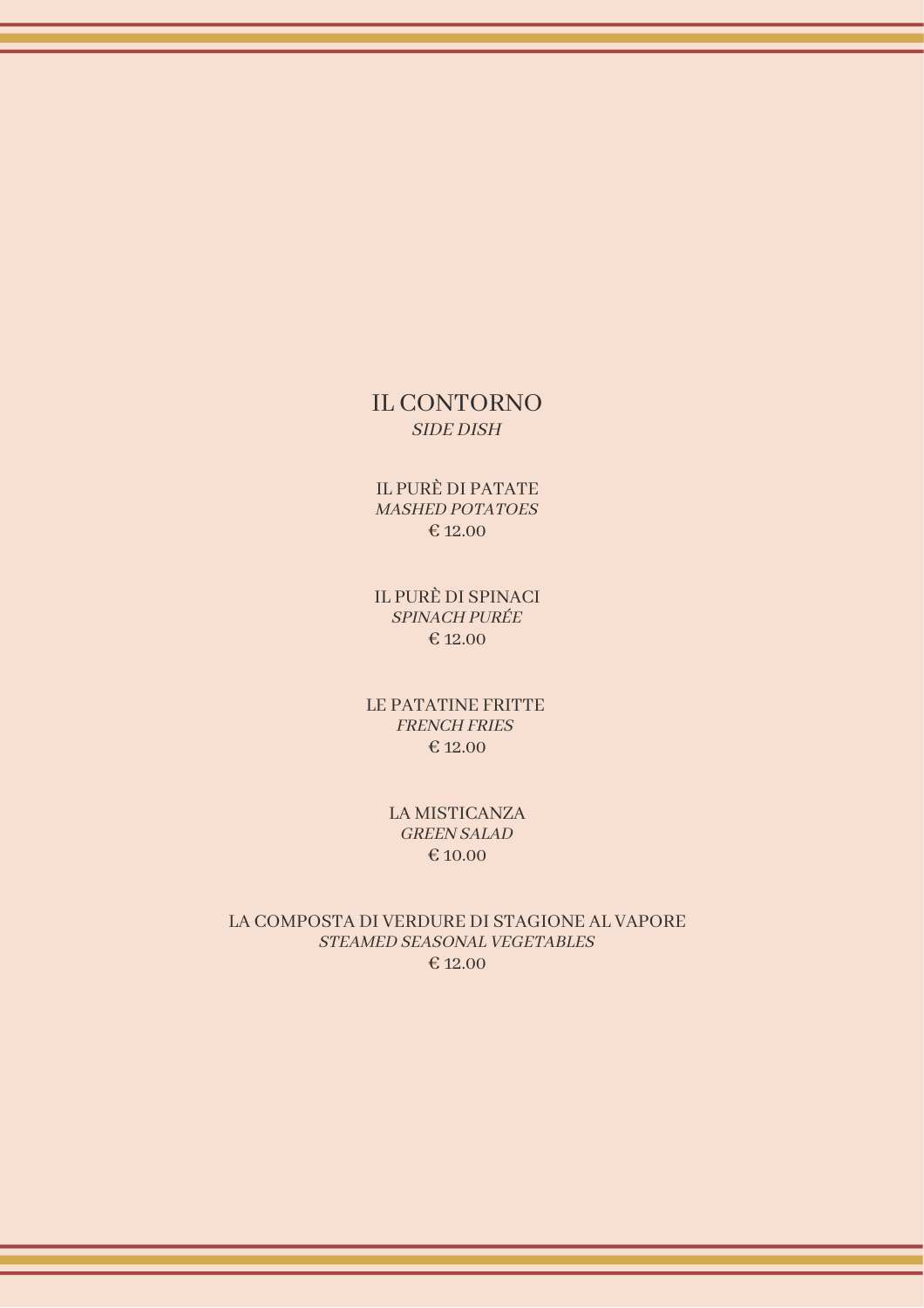### I CLASSICI DESSERTS HARRY'S CLASSIC HARRY'S DESSERTS

#### LE CRÊPES CON CREMA FLAMBATE AL GRAND MARNIER CUSTARD-FILLED CRÊPES FLAMBÉ WITH GRAND MARNIER € 15.00

#### LA TORTA DI MELE CON SALSA ALLA VANIGLIA APPLE TART SERVED WITH VANILLA SAUCE AND CREAM € 12.00

IL GELATO BUONTALENTI BUONTALENTI ICE-CREAM € 12.00

I SORBETTI HARRY'S BAR FIRENZE HOME-MADE FRUIT SORBETS  $€ 12.00$